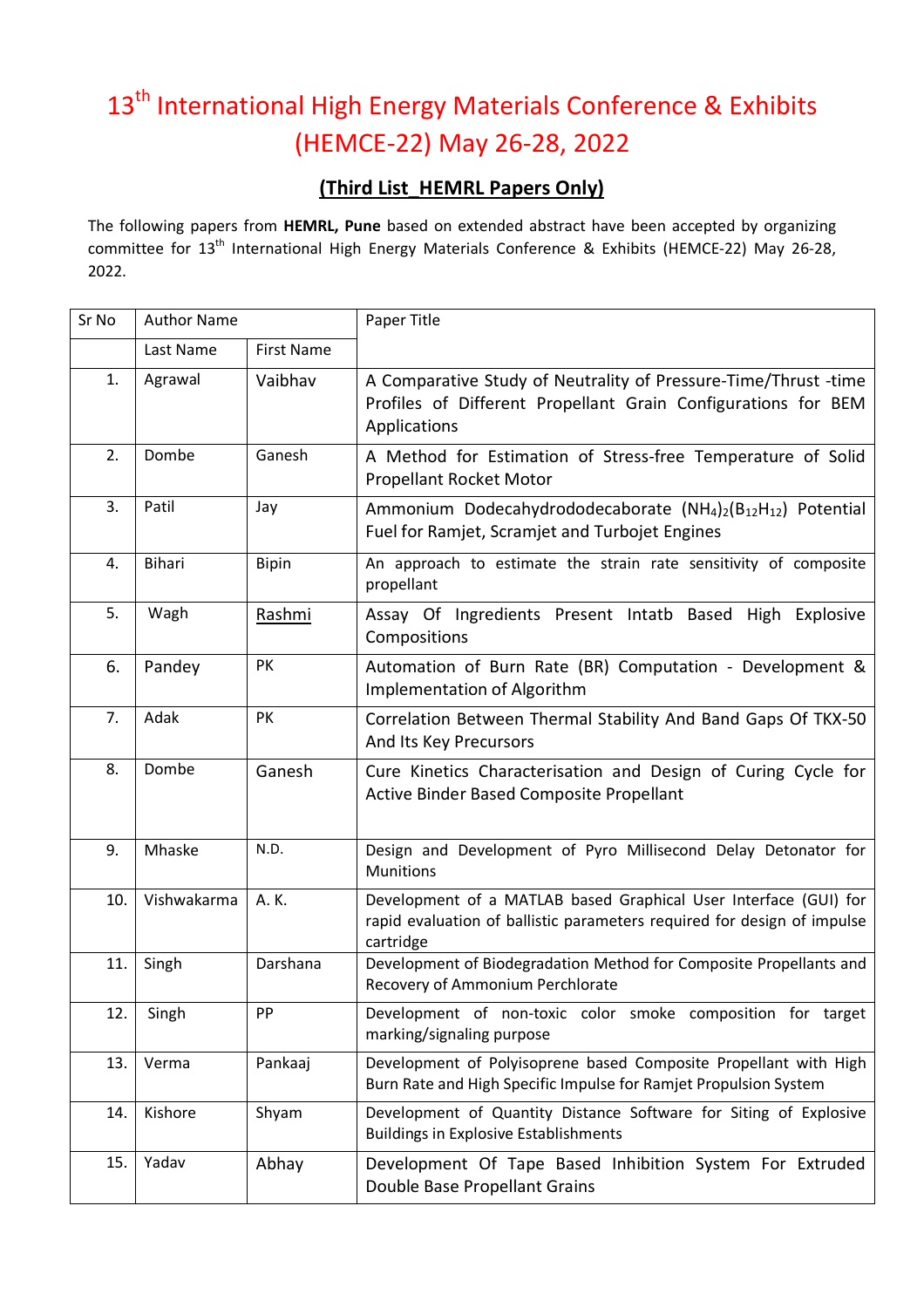| 16. | Chowdhury     | P <sub>S</sub> | Developmental challenges of Curved Pyrotechnic Delay for DASD<br><b>Fuze of Pinaka Rocket</b>                                               |
|-----|---------------|----------------|---------------------------------------------------------------------------------------------------------------------------------------------|
| 17. |               | Rohit          | Effect of Nitramine on Physical, Mechanical, Ballistics and<br>Sensitivity Properties of Composite Propellant                               |
| 18. | Adak          | PK             | Effect Of Ostwald Ripening For Modifying The Particle Size Distribution<br>And Average Particle Size Of Reduced Sensitivity - Rdx           |
| 19. | Siddique      | M A            | Effect of Particle Size, Stoichiometry of Composition& thermal<br>conductivity of Hardware on Pyrotechnic delay                             |
| 20. | Sane          | Anirudha       | Estimation Of Alignment Of Liner With Booster In A Shaped Charge By<br>Processing Of Radiography Images                                     |
| 21. | Katore        | <b>MS</b>      | Evaluation of Fuel Rich Explosive Formulations for High Impulse Blast<br>and Thermal Effects                                                |
| 22. | Nag           | L <sub>S</sub> | Fabrication of Nano Iron Oxides ( $\alpha$ -Fe <sub>2</sub> O <sub>3</sub> ) by Ball Milling for<br><b>Propellant Formulation</b>           |
| 23. | Adak          | P.K            | Feasibility Study for Preparation of Dihydroxylammonium 5,5'-<br>bistetrazole-1,1'-diolate (TKX-50) by Safe Route- Three Step<br>Reaction   |
| 24. | Debnath       | D              | Feasibility Study Of Welding /Joining Ballistic Evaluation Motors<br>(Bem) By Rotary Friction Welding                                       |
| 25. | Jain          | Mukesh         | Flow analysis during pressure casting of propellant slurry in multiple<br>rocket motor                                                      |
| 26. | <b>MSSNM</b>  | Santosh        | FOX-7 based Low Signature Advanced Energetic Propellants                                                                                    |
| 27. | Meena         | A K            | Ftir Spectroscopic Study On Reaction Profiling And Rate Kinetics Of<br><b>Tetrafunctional Gap Process</b>                                   |
| 28. | Raveendran    | Sidharth       | Importance of Rheological studies in developing process for<br>NBR/Nitrate Esters/Nitramines based High Energy Propellants<br>manufacturing |
| 29. | Sonawane      | $S_H$          | Investigation Of Process Impurities Of 2,4-Dinitroanisole (Dnan):<br>An Insensitive Melt-Pour Explosive                                     |
| 30. | Vijayalakshmi | R.             | Low Critical Thickness And High Performance Flowable Explosive<br>Inks                                                                      |
| 31. | Singh         | AP             | Mass Spectral Studies On Poly (Acrylonitrile-Co-Butadiene)<br><b>Recovered From Propellant</b>                                              |
| 32. | Mishra        | KK             | Measurement of free field blast pressure inside Fireball using dual<br>probe sensor                                                         |
| 33. | Rao           | PC             | Modeling of shock transmission between reactive elements of<br>Explosive Reactive Armour (ERA) for sympathetic detonation<br>studies        |
| 34. | Anniyappan    | M              | MTX-1: A Thermally Stable Alternative To Tetrazene In Primer<br>Applications                                                                |
| 35. | Vijayalakshmi | R.             | Nitroisobutylglycerol Trinitrate (Nibgtn): An Energetic Plasticizer<br>For High Energy Propellant Formulations                              |
| 36. | Kumar         | Deepak         | Numerical studies for curing of solid rocket propellant using CFD<br>Analysis                                                               |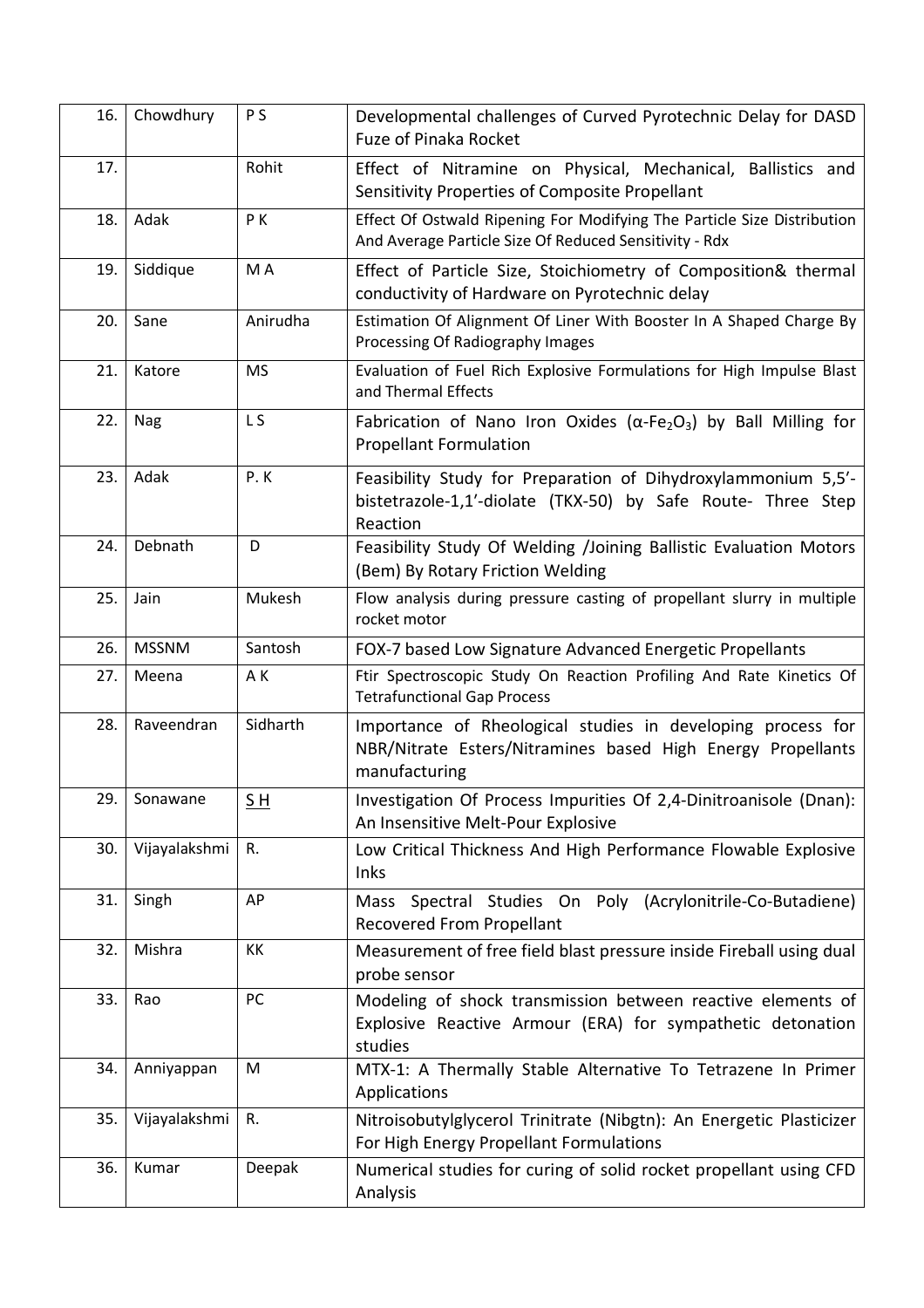| 37. | Patil        | AN              | Optimization of Ejecta Size for Pulse Triggered Combustion<br>Instability                                                                                              |
|-----|--------------|-----------------|------------------------------------------------------------------------------------------------------------------------------------------------------------------------|
| 38. | Godse        | R.              | Optimization Of Mechanical Properties Of Htpb Based Binder For<br>Case Bonded Application: Effects Of Nco/Oh, Chain Extender,<br>Cross Linker, And Plasticizer Content |
| 39. | Khan         | <b>MAS</b>      | Optimization Of Process Parameters For Glyoxime Preparation: A<br>Key Precursor Of TKX-50                                                                              |
| 40. | Mishra       | AK              | Poly-formaldehyde as a burn rate suppressant in spinning rocket<br>motor based on Extruded Double Base Propellant                                                      |
| 41. | Singh        | $\mathsf{A}$    | Prediction Of Thermal Conductivity Of Binder Systems Of High<br>Energy Propellant Using Reverse Non Equilibrium Molecular<br><b>Dynamic Simulation Method</b>          |
| 42. | Singh        | J.              | Probing Ammonium Dinitramide<br>(Adn)<br>Priling<br>Through<br><b>Optimization Of Process Parameters</b>                                                               |
| 43. | Ghosh        | Kavita          | Probing HTPB based Polymer-Clay Nanocomposites (HCN) for<br><b>Composite Propellant Application</b>                                                                    |
| 44. | Dombe        | Ganesh          | Process Development of Continuous Mixing for Composite<br>Propellant                                                                                                   |
| 45. | Singh        | AP              | Quantitative Estimation Of Uncured Polymeric Binder In High<br>Performance Composite Propellants                                                                       |
| 46. | <b>Bipin</b> | <b>Bihari</b>   | Simulation of Stress relaxation behavior of composite propellant using<br><b>Generalized Maxwell model</b>                                                             |
| 47. | Limbat       | <b>Karishma</b> | Spheroidization studies On Hmx By High Shear Rotor-Stator<br>Method                                                                                                    |
| 48. | Kulkarni     | Prashant        | Stand-off<br>detection<br>of<br>explosive<br>vapors<br>far-IR<br>using<br>spectroradiometry of Pyoverdine-pyridine functionalized steel<br>surface                     |
| 49. | Anuragi      | Ashwani         | on design approach for Gas Generator used in<br>Studies<br>Deployment of projectile                                                                                    |
| 50. | Debnath      | S               | Studies on effects of surface coating of priming composition<br>on performance parameters of an IR decoy flare                                                         |
| 51. | Garaj        | Purabi          | Studies on Less Sensitive Polyurethane Coated TATB Formulations                                                                                                        |
| 52. | Giju         | S               | Studies on mechanical property of polymer bonded explosive<br>compositions                                                                                             |
| 53. | Rawal        | Sukeshni        | Studies On Morphology, Thermal And Combustion Behaviour Of<br>AlB <sub>12</sub> / NH <sub>4</sub> ClO <sub>4</sub> Pyrotechnic System For Igniter Application          |
| 54. | Jain         | Pallav          | Studies on Preparation of Ultrafine Ammonium Perchlorate by<br>spray drying method                                                                                     |
| 55. | Kumar        | Abhishek        | Studies On Process Development And Optimization Of Synthesis<br>Of Nano Barium Promoted Copper Chromite Catalyst                                                       |
| 56. | Kumar        | Umesh           | Studies on tailoring of ejection velocity for IR flare                                                                                                                 |
| 57. | Singh        | Harjeet         | "Study Of Variation In C* With Respect To Primary Chamber<br>Pressue In Solid Fuel Thrust Modulated Ducted Rocket Ramjet<br>Propulsion System"                         |